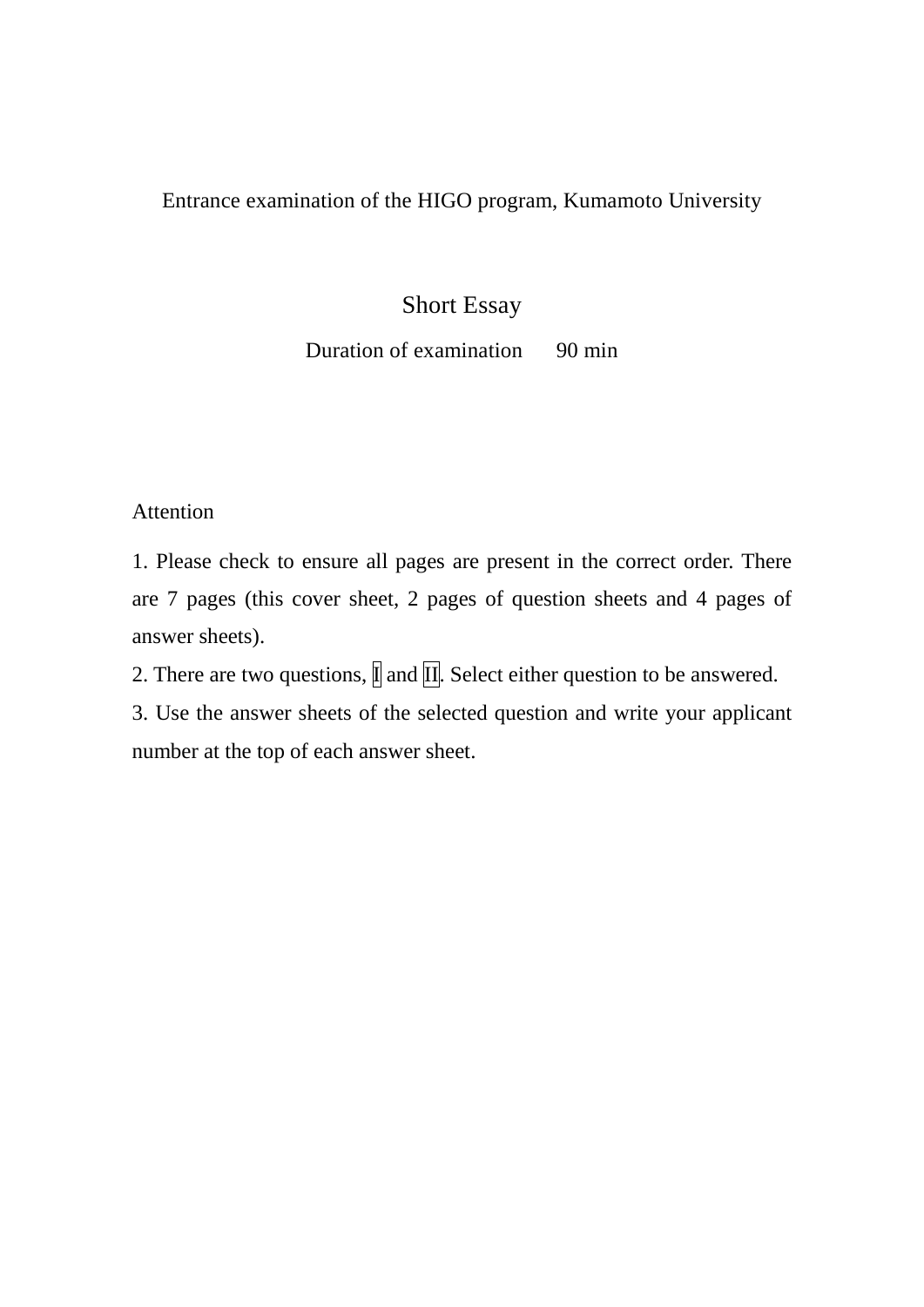Read the sentences below and answer the following questions:

A coronavirus that normally occurs in some nonhuman animals infected humans and caused what came to be called severe acute respiratory syndrome (SARS). In 2003, not long after the initial infections occurred in Guandong, China, SARS spread to almost thirty countries. By the time the disease was contained, about eight thousand people had contracted the virus, and approximately eight hundred had died.

The course of the disease in Taiwan was typical. The first cases were people who returned to Taiwan from China. Health care professionals tried to identify and isolate these people to prevent transmission, and for two months this seemed to work. Then a series of outbreaks originating in seven different hospitals led to many more infections. By the end of the epidemic, Taiwan had about four hundred cases of SARS.

At the beginning of the outbreak, no one knew how infectious SARS was and what course the disease would take. The evidence at the time suggested a respiratory infection with a mortality rate of about 10 percent. Transmission of SARS appeared to be airborne, both through large droplets and tiny droplet nuclei, implying that incidental as well as close proximity to infected patients might result in transmission. The rate of infection in hospitals was high, and around 30 to 40 percent of reported cases were health care workers.

At this time, when knowledge was limited and fear was strong, the dean of each medical school in Taiwan had to consider the role of students during the epidemic. Many parents and even some politicians called to ask that medical students be excused from school or kept from contact with patients until the outbreak ended. Each dean listened to these requests, consulted with various people, and reviewed the facts before making a decision.

( from The Hastings Center Report, Vo.36, No.4, 2006)

Question1: What is the ethically appropriate role for medical students during an epidemic? (within 300 words)

Question2: After criticizing other positions, provide an answer to "What should the dean decide?" (within 400 words)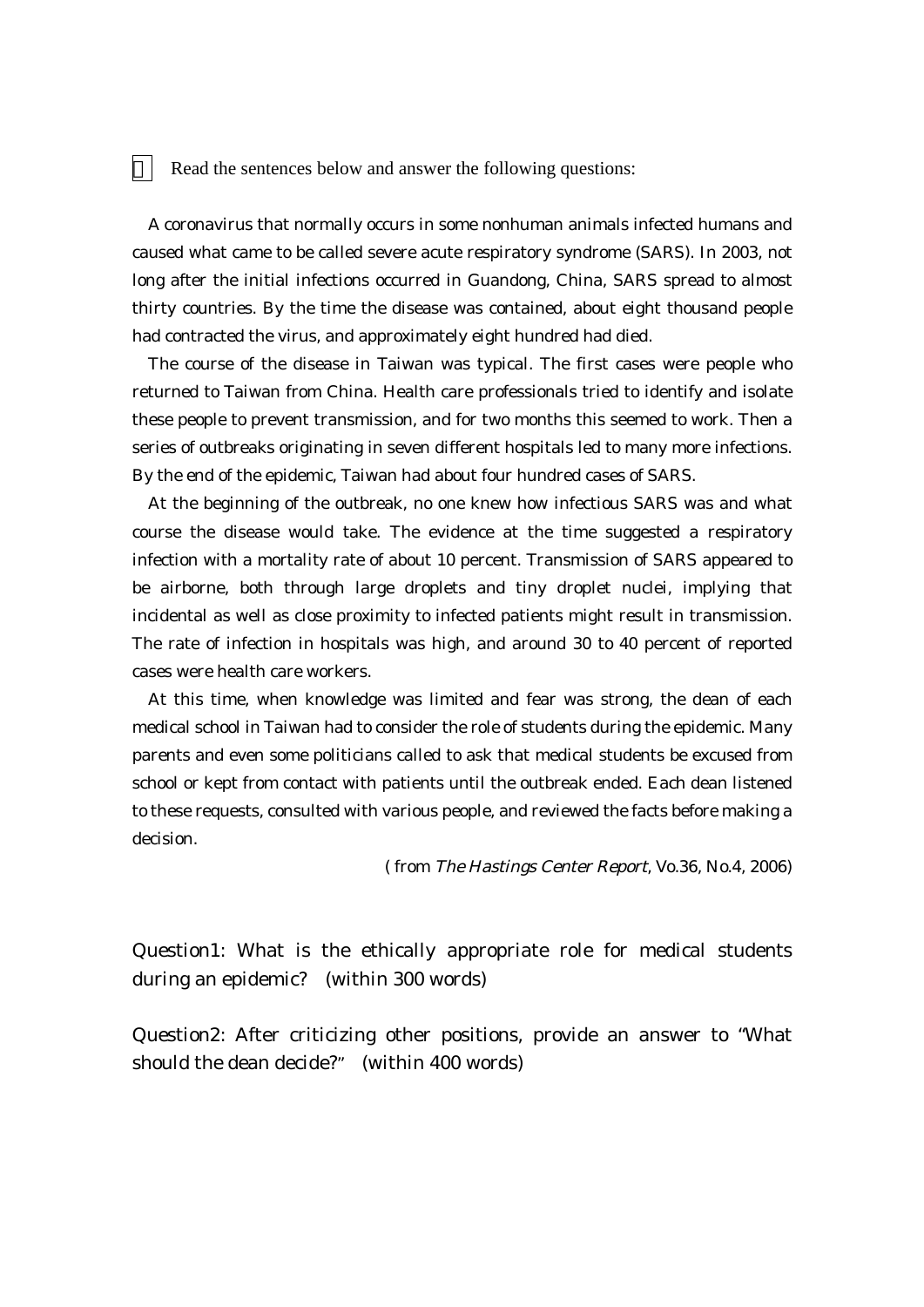# Answer the following question

Question If there is no nation (state), do people become more freely? Discuss about this subject.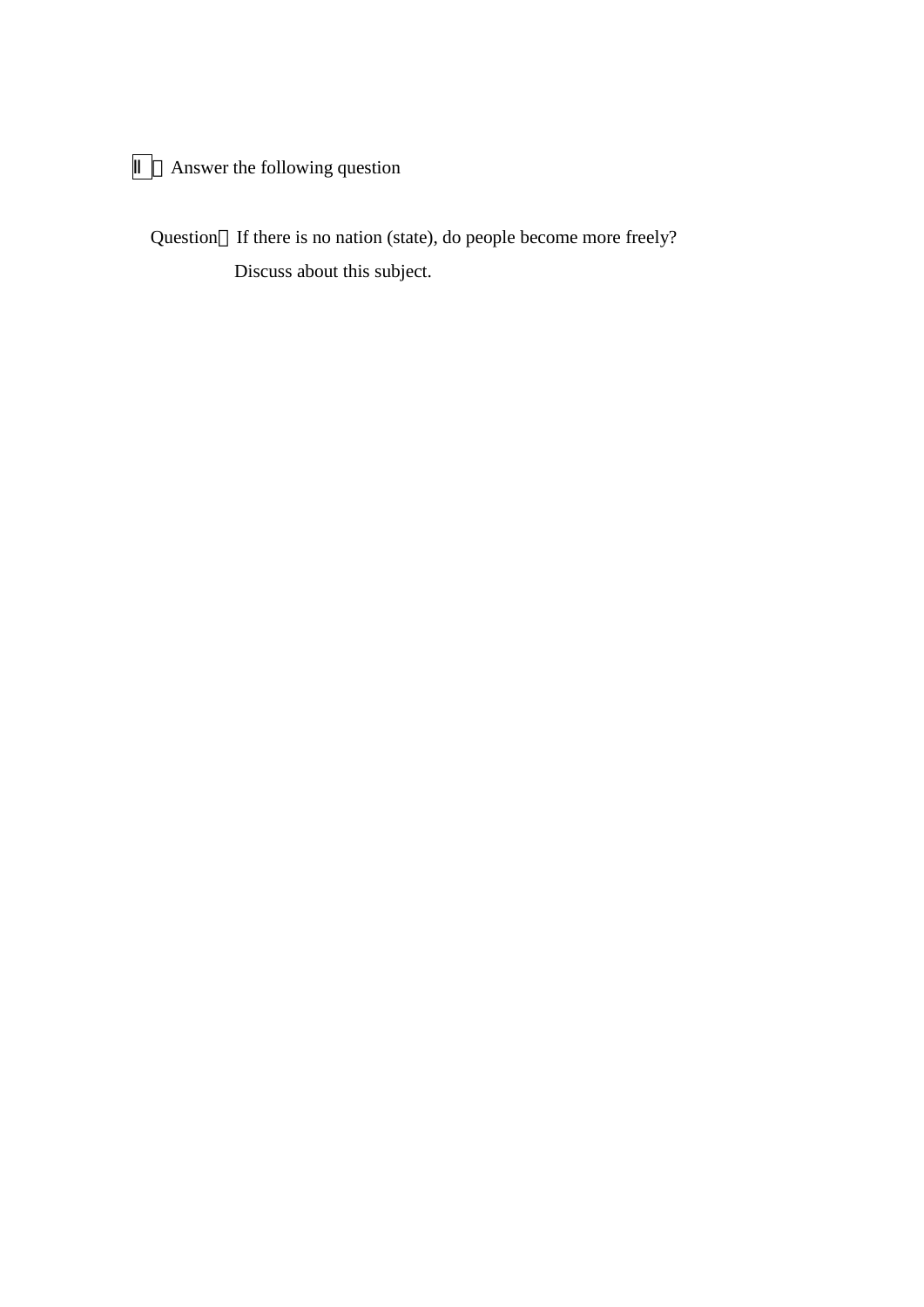|                 |                  | Applicant number |  |
|-----------------|------------------|------------------|--|
|                 |                  |                  |  |
|                 | Answer Sheet 1/4 |                  |  |
|                 |                  |                  |  |
| Question number |                  |                  |  |
| Question1       |                  |                  |  |
|                 |                  |                  |  |
|                 |                  |                  |  |
|                 |                  |                  |  |
|                 |                  |                  |  |
|                 |                  |                  |  |
|                 |                  |                  |  |
|                 |                  |                  |  |
|                 |                  |                  |  |
|                 |                  |                  |  |
|                 |                  |                  |  |
|                 |                  |                  |  |
|                 |                  |                  |  |
|                 |                  |                  |  |
|                 |                  |                  |  |
|                 |                  |                  |  |
|                 |                  |                  |  |
|                 |                  |                  |  |
|                 |                  |                  |  |
|                 |                  |                  |  |
|                 |                  |                  |  |
|                 |                  |                  |  |
|                 |                  |                  |  |
|                 |                  |                  |  |
|                 |                  |                  |  |
|                 |                  |                  |  |
|                 |                  |                  |  |
|                 |                  |                  |  |
|                 |                  |                  |  |
|                 |                  |                  |  |
|                 |                  |                  |  |
|                 |                  |                  |  |
|                 |                  |                  |  |
|                 |                  |                  |  |
|                 |                  |                  |  |
|                 |                  |                  |  |
|                 |                  |                  |  |
|                 |                  |                  |  |
|                 |                  |                  |  |
|                 |                  |                  |  |
|                 |                  |                  |  |
|                 |                  |                  |  |
|                 |                  |                  |  |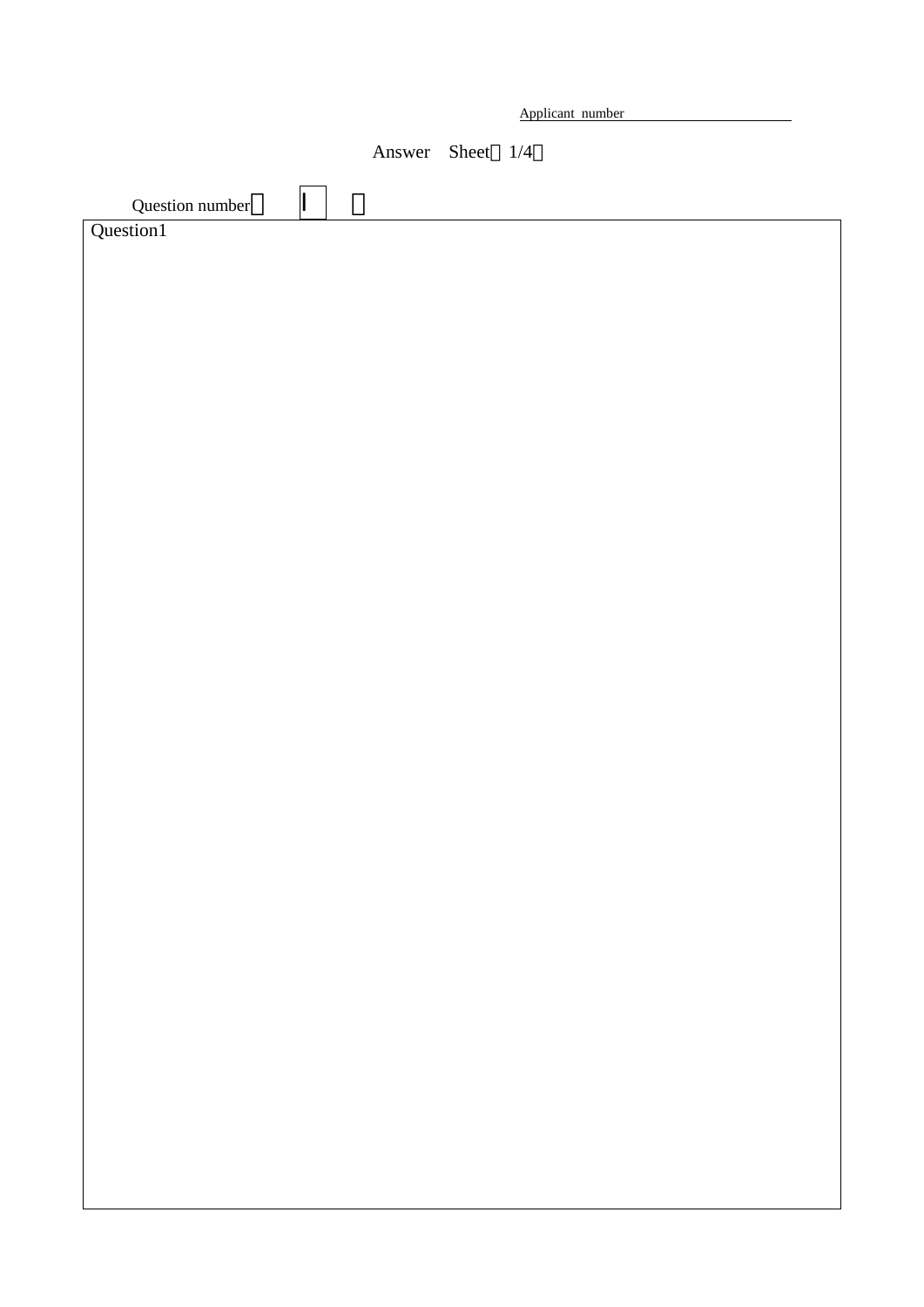| Applicant number |  |
|------------------|--|
|                  |  |

Answer Sheet 2/4

| Question number       |  |
|-----------------------|--|
| Question <sub>2</sub> |  |
|                       |  |
|                       |  |
|                       |  |
|                       |  |
|                       |  |
|                       |  |
|                       |  |
|                       |  |
|                       |  |
|                       |  |
|                       |  |
|                       |  |
|                       |  |
|                       |  |
|                       |  |
|                       |  |
|                       |  |
|                       |  |
|                       |  |
|                       |  |
|                       |  |
|                       |  |
|                       |  |
|                       |  |
|                       |  |
|                       |  |
|                       |  |
|                       |  |
|                       |  |
|                       |  |
|                       |  |
|                       |  |
|                       |  |
|                       |  |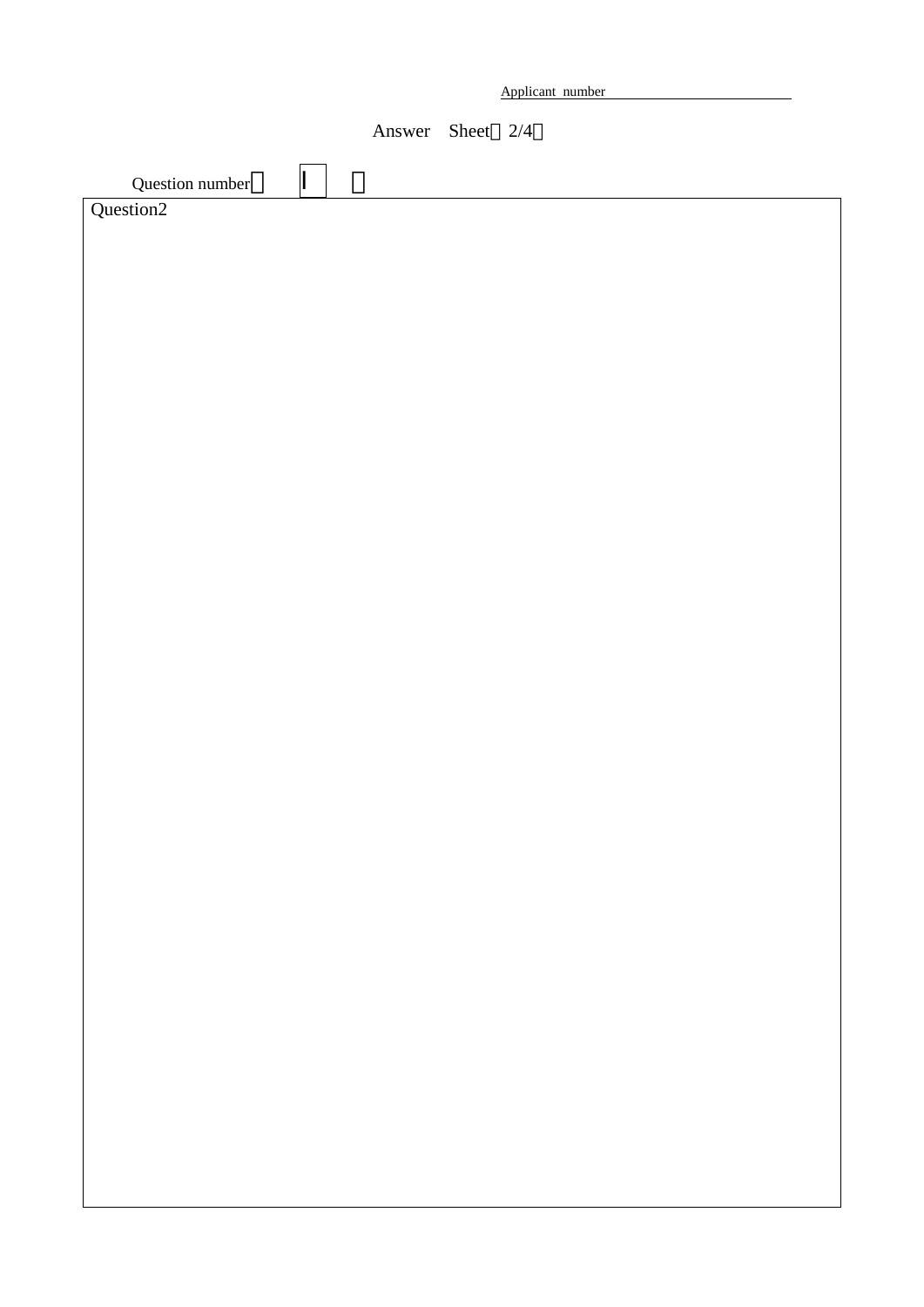|                 |                  | Applicant number |  |
|-----------------|------------------|------------------|--|
|                 | Answer Sheet 3/4 |                  |  |
| Question number |                  |                  |  |
| stion           |                  |                  |  |
|                 |                  |                  |  |
|                 |                  |                  |  |
|                 |                  |                  |  |
|                 |                  |                  |  |
|                 |                  |                  |  |
|                 |                  |                  |  |
|                 |                  |                  |  |
|                 |                  |                  |  |
|                 |                  |                  |  |
|                 |                  |                  |  |
|                 |                  |                  |  |
|                 |                  |                  |  |
|                 |                  |                  |  |
|                 |                  |                  |  |
|                 |                  |                  |  |
|                 |                  |                  |  |
|                 |                  |                  |  |
|                 |                  |                  |  |

**Question**